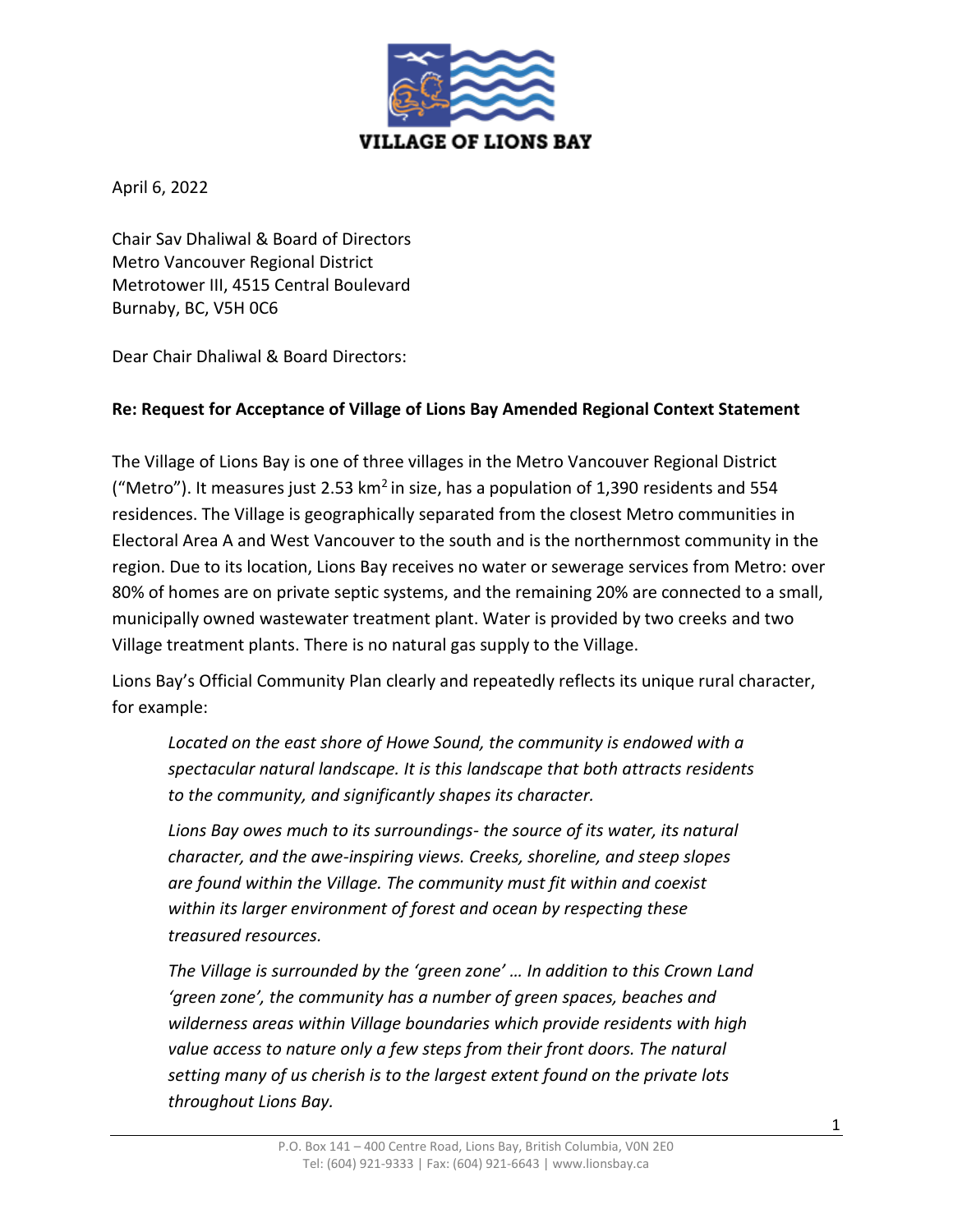Many residents were therefore surprised to discover – during vigorous public consultation in 2019 around Metro's Woodburning Bylaw in which over 300 residents participated – that the community was designated "general urban", while the other two Metro villages and nearby neighbour Bowen Island were designated "rural". Feedback received showed that some respondents felt there was a lack of understanding on Metro's part as to the reality of life in Lions Bay, and how residents live.

This bylaw triggered a discussion, that rapidly became a much larger conversation. In June 2021, over 200 residents signed a "Formal Request to Move Lions Bay Outside Metro's Urban Containment Boundary", asking that Council take the necessary steps to do so, saying:

*… As we celebrate the 50th Anniversary of Lions Bay, we are reminded of the reasons our village came to be and continue to cherish the rural character of our community, which is why we live here. We identify closely with our near neighbour, Bowen Island, and the other two villages that belong to Metro Vancouver, Belcarra and Anmore… We enjoy a rural lifestyle close to nature, as reflected in our Official Community Plan, which we wish to retain…*

Based on this input by a significant number of residents, in October 2021 Council formally consulted the community, via a "Have Your Say" invitation as to whether Lions Bay should be "general urban" or "rural", based on Metro's definitions of these designations. The results were unequivocal:

Responses received: 535 (This equates to 53% of eligible voters or 77% of actual votes cast in the 2014 general election and about double the number of votes cast in our last byelection in 2017 – current Council was acclaimed in 2018.) Rural: 489 (91%) General Urban: 38 (7%)

Don't know: 8

Metro 2040 identified urban centres around transit corridors. The recently approved Transport 2050 supports this growth strategy, as does the draft Metro 2050. Lions Bay is neither an urban centre, nor is it located on a frequent transit development corridor.

We believe that a rural designation for Lions Bay is in keeping with Metro 2040 and supports the goals in the draft Metro 2050 (the municipality's input was submitted in December). Having declared a climate emergency in early 2021 and pledging support for the Howe Sound Biosphere Region by resolution, we believe all efforts to reduce carbon emissions – which is the core of the UCB concept – must be taken at this critical point in history: It is now or never.

In working through the draft Metro 2050, it also became apparent that Metro will, in all likelihood, continue using the UCB as a logical parameter for bylaws and policies formulated for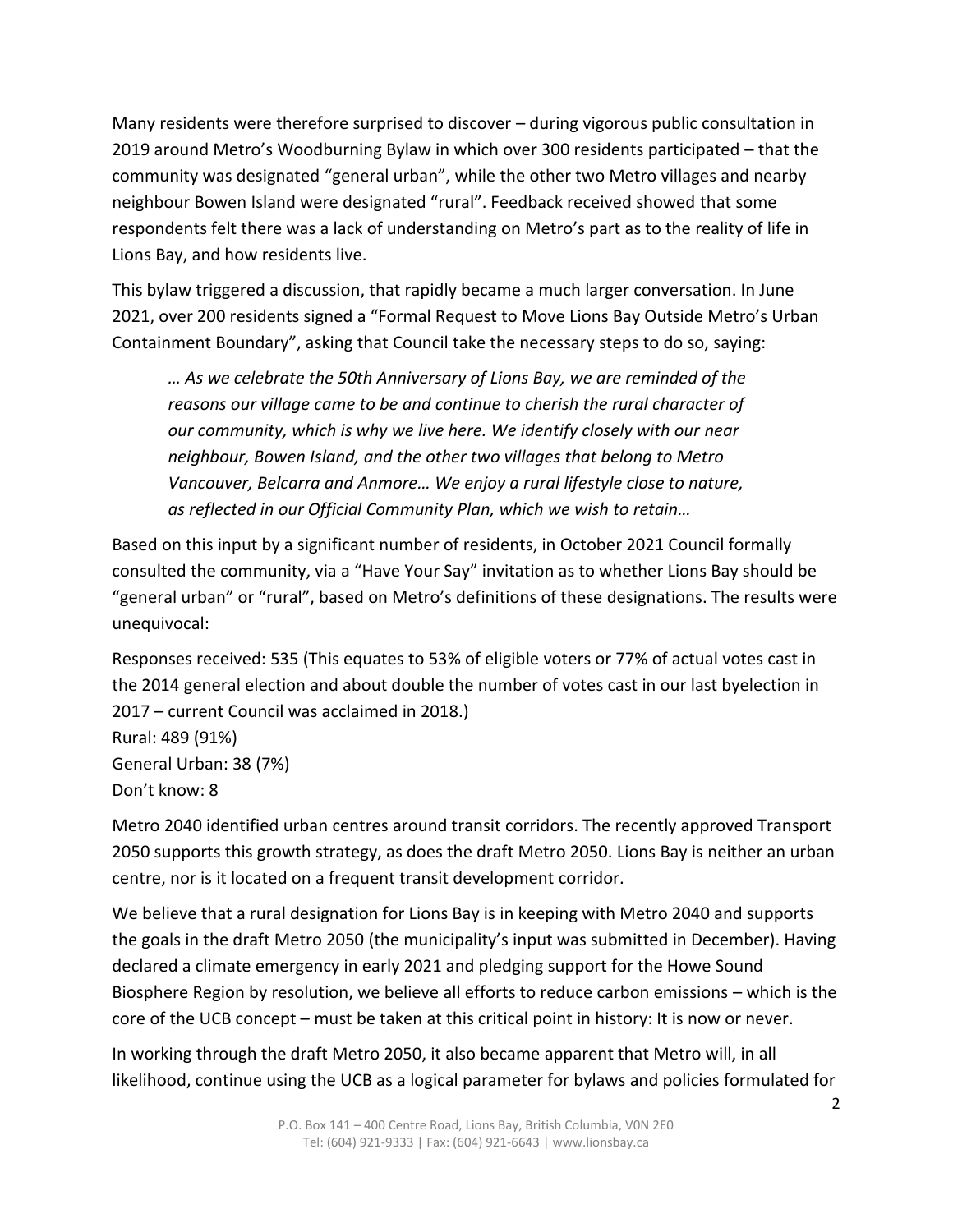dense urban areas. Including Lions Bay in bylaws and policies that are unsuited to the municipality would continue to be problematic.

In preparing this submission for the Board, it was evident to Council that the Village's OCP – outside of the Regional Context Statement (RCS) added in 2016 – remains closely aligned with the wishes of residents. We have worked with Staff to make amendments to the misaligned RCS to bring it in line with the remainder of the (original) OCP, which has not been changed, to reflect a rural designation in keeping with the vision and wishes of the community. That rural vision will be further fleshed out through a future OCP review, but our OCP and RCS should be aligned going into that process.

## **Conclusion**

In closing, it is clear that a rural designation supports both the Lions Bay community's wishes as reflected in the OCP, as well as supporting the goals of the Regional District. Based on this, we believe this is a simple change that will have no impact on other member municipalities and that it strongly supports Metro's regional growth strategy. We are asking for the Board to support this decision and take the necessary steps to make this change at the earliest possible opportunity.

These RCS amendments have had two readings, followed by a public hearing and subsequent third reading. The RCS as amended and approved at  $3<sup>rd</sup>$  reading is attached to this letter, along with a certified copy of the Council resolution that this request be forwarded to the Metro Board for acceptance.

Sincerely,

Ron McLaughlin, Mayor on behalf of The Council of the Village of Lions Bay

cc. Chris Plagnol, Corporate Officer, Metro Vancouver Regional District Jerry Dobrovolny, Commissioner/Chief Administrative Officer, Metro Heather McNell, General Manager Regional Planning and Housing Services, Metro Sean Galloway, Director, Regional Planning and Electoral Area Services, Metro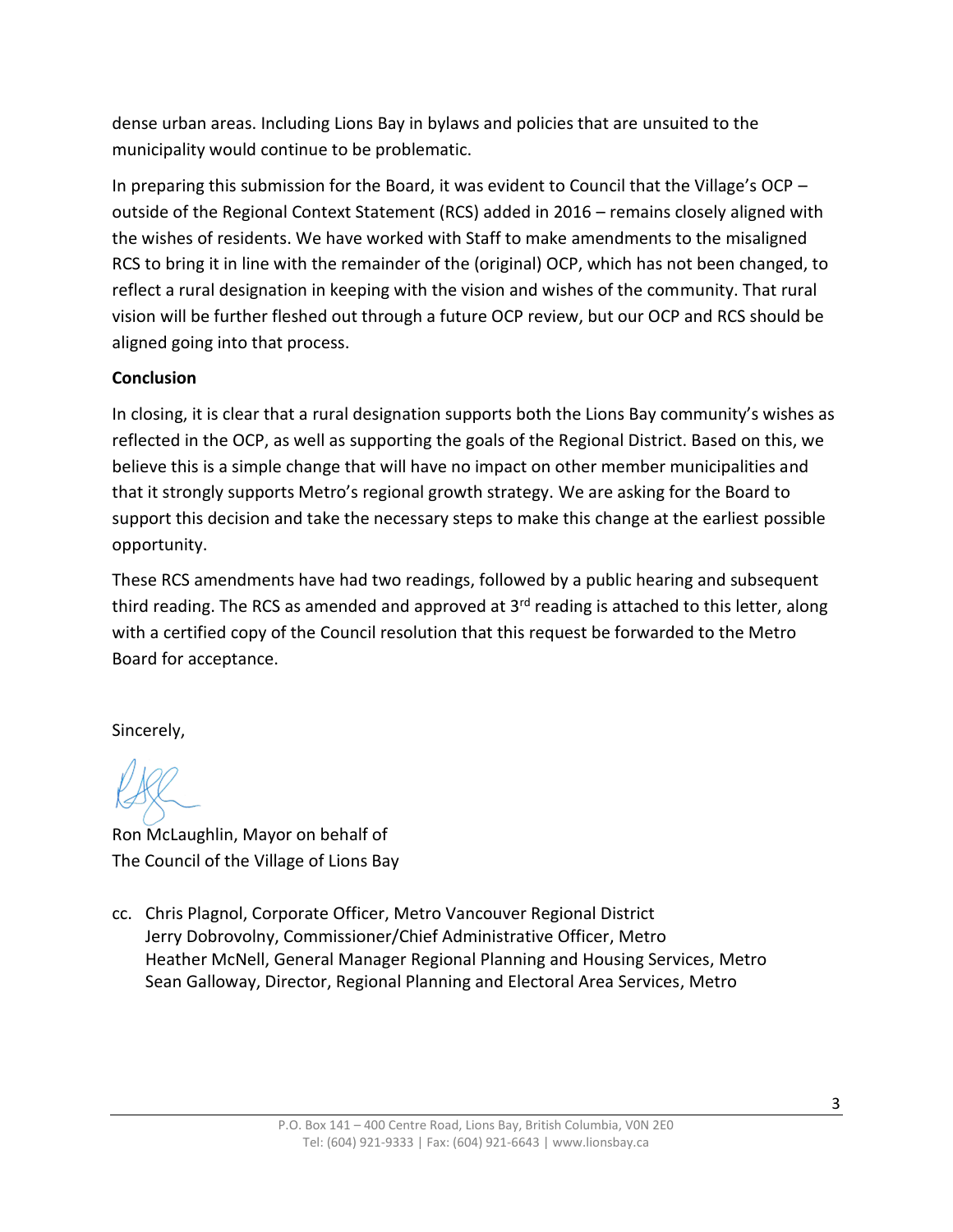

# THE MUNICIPALITY OF THE VILLAGE OF LIONS BAY



**Village of Lions Bay Official Community Plan Designation Bylaw No. 408, 2008, Amendment Bylaw No. 612, 2022**

**Adopted: [DATE]**

PO Box 141, 400 Centre Road, Lions Bay, BC V0N 2E0 Phone: 604-921-9333 Fax: 604-921-6643 Email: [office@lionsbay.ca](mailto:office@lionsbay.ca) Web: [www.lionsbay.ca](http://www.lionsbay.ca/)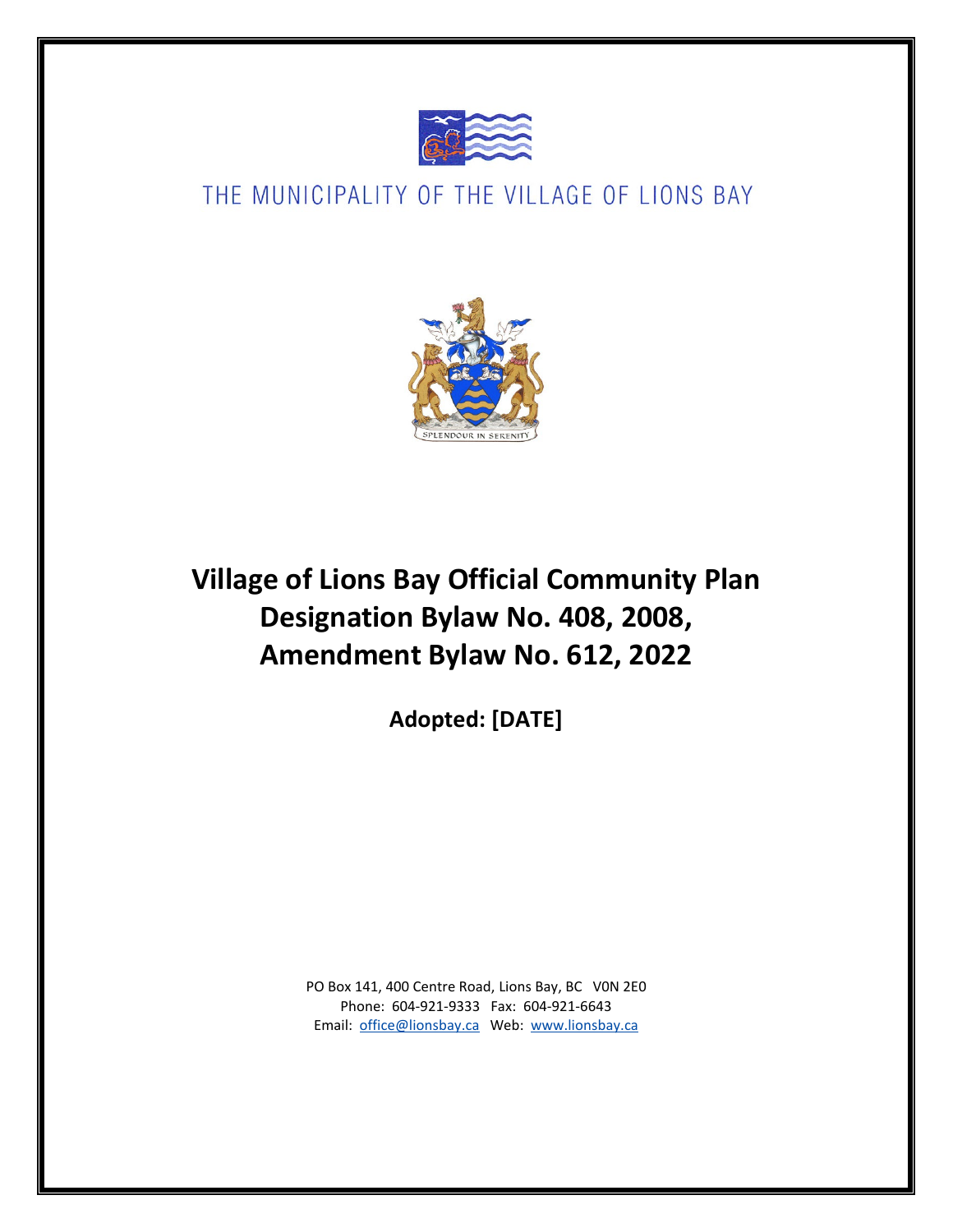## **Bylaw No. 612, 2022**

### **A bylaw to amend Official Community Plan Bylaw No. 408, 2008**

**WHEREAS** the Council of the Village of Lions Bay has adopted Official Community Plan Bylaw No. 408, 2008, as amended;

**AND WHEREAS** Part 13, Division 5 of the *Local Government Act* requires that an official community plan must include a regional context statement identifying the relationship between the official community plan and the matters referred to in section 429 (2) *[required content for regional growth strategy]* and any other regional matters included under section 429 (3) *[additional content]*, and if applicable, how the official community plan is to be made consistent with the regional growth strategy over time;

**AND WHEREAS** the Council of the Village of Lions Bay has considered whether consultation is required under section 475 of the *Local Government Act*;

**AND WHEREAS** a Public Hearing has been held in accordance with Division 3 of Part 14 of the *Local Government Act*;

**NOW THEREFORE** the Council of the Village of Lions Bay, in open meeting assembled, enacts as follows:

- 1. This Bylaw may be cited as "Village of Lions Bay Official Community Plan Designation Bylaw No. 408, 2008, Amendment Bylaw No. 612, 2022."
- 2. "Village of Lions Bay Official Community Plan Bylaw No. 408, 2008" is amended by:
	- (a) Striking the word "semi-rural" where it appears in section 9.1 and inserting in its place the word "rural";
	- (b) Deleting the existing Regional Context Statement at section 6.0 and replacing it with the Regional Context Statement attached to this bylaw as Schedule "A".

#### **READ A FIRST TIME FEDGE ASSAULT A FEAD A FIRST TIME**

**THE OFFICIAL COMMUNITY PLAN, AS AMENDED, HAS BEEN CONSIDERED IN CONJUNCTION WITH THE VILLAGE OF LIONS BAY FINANCIAL PLAN AND ANY APPLICABLE WASTE MANAGEMENT PLANS PURSUANT TO THE LOCAL GOVERNMENT ACT**

**AND READ A SECOND TIME February 1, 2022 PUBLIC HEARING HELD ON February 22, 2022**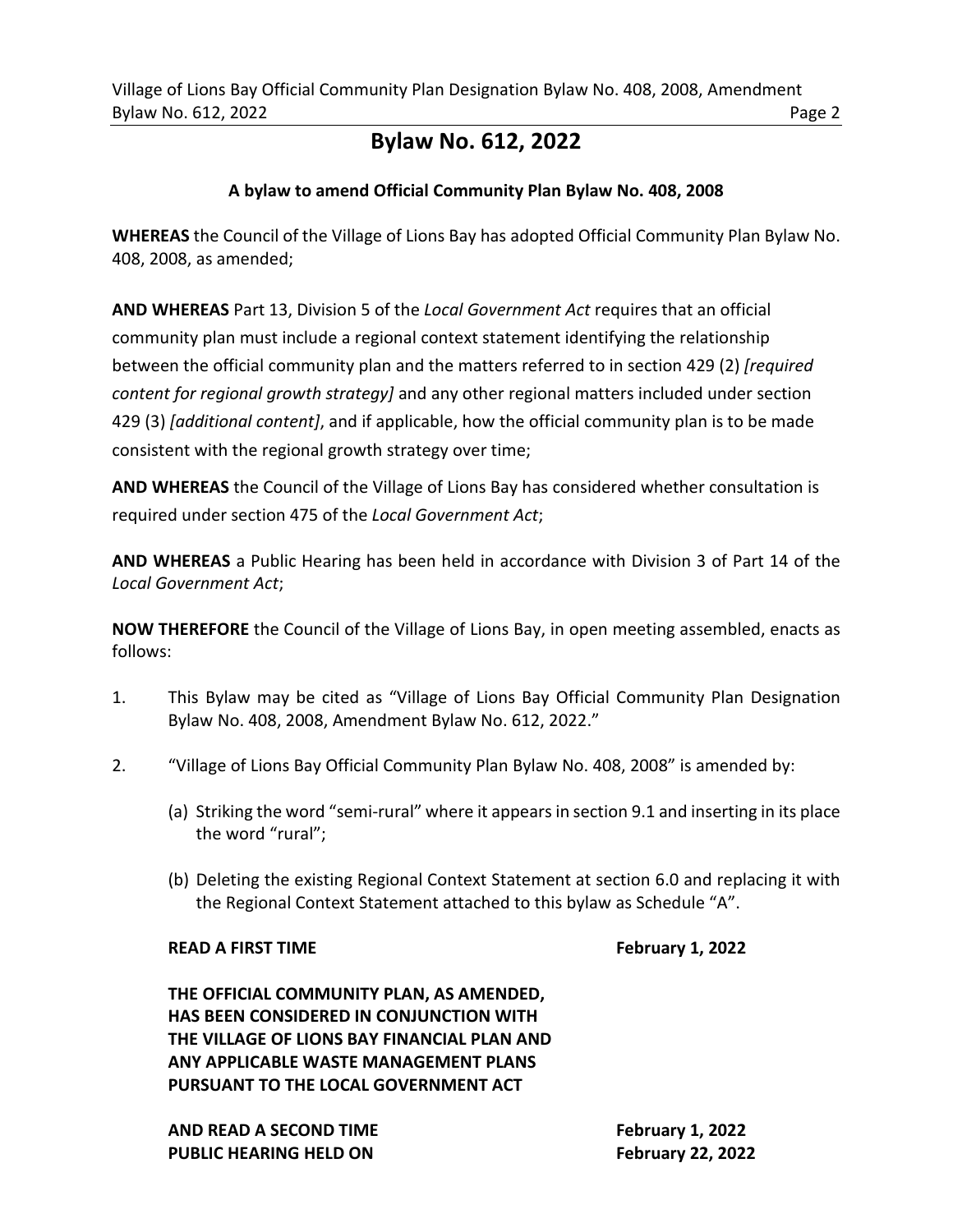| <b>READ A THIRD TIME</b>                                                 | March 1, 2022 |
|--------------------------------------------------------------------------|---------------|
| <b>ACCEPTED BY THE METRO VANCOUVER</b><br><b>REGIONAL DISTRICT BOARD</b> | 2022          |
| <b>ADOPTED BY THE COUNCIL</b>                                            | 2022          |

 **Mayor**

 **Corporate Officer**

**Certified a true copy of Village of Lions Bay Official Community Plan Designation Bylaw No. 408, 2008, Amendment Bylaw No. 612, 2022 as at 3rd Reading.**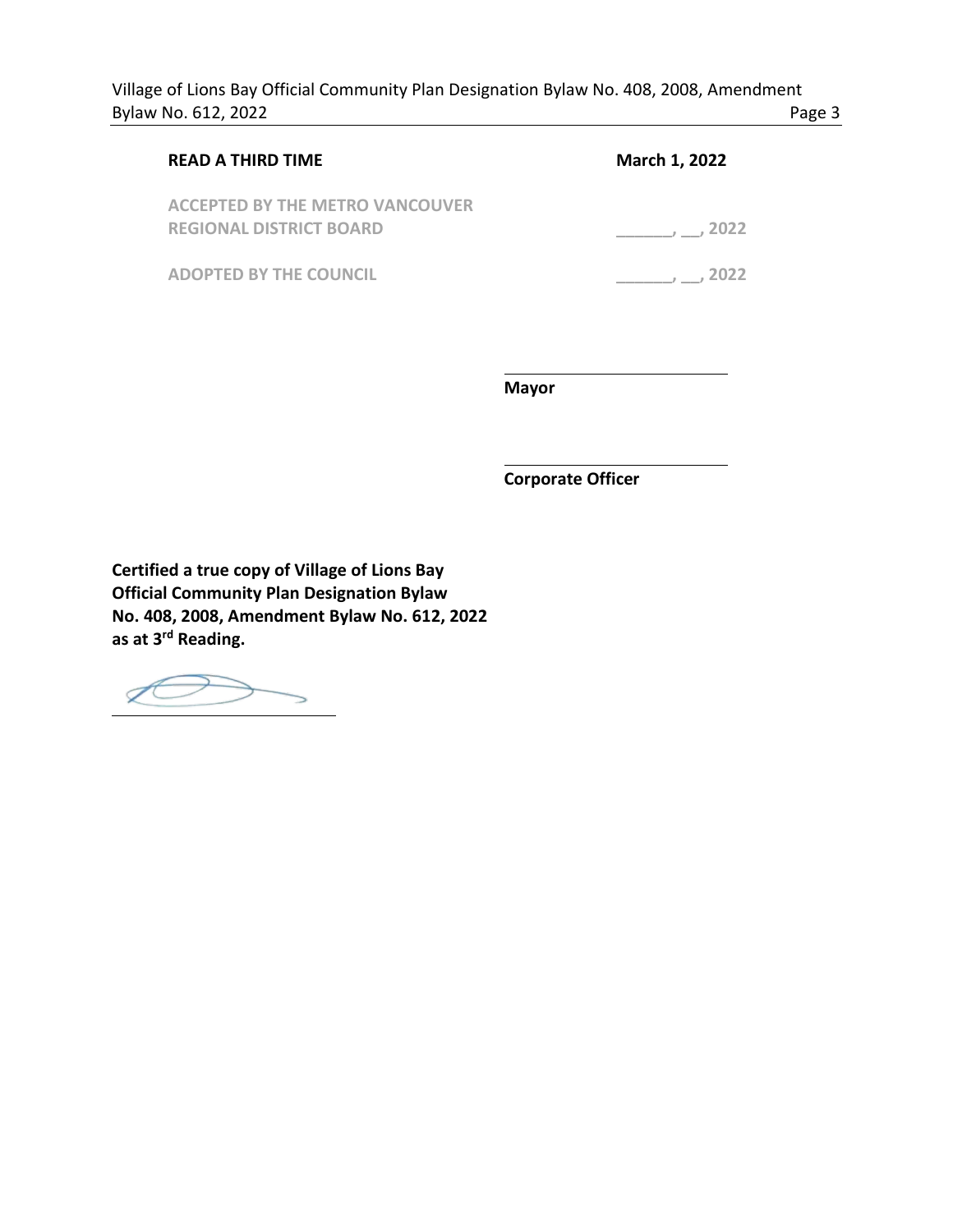### **6.1 Municipality of Lions Bay Amended Regional Context Statement**

Section 446 of the BC Local Government Act requires that every municipality's Official Community Plan (OCP) include a Regional Context Statement (RCS) to demonstrate how the OCP supports the local Regional District's Regional Growth Strategy (RGS). Lions Bay is unique in its Regional District, Metro Vancouver, in that it has been designated within Metro 2040 as being within the defined Urban Containment Boundary, but outside the Greater Vancouver Sewerage and Drainage District and Greater Vancouver Water District. Lions Bay completed its current OCP in 2009 and will soon embark on a thorough OCP review. In the interim, community consultation has identified that residents clearly see the Village of Lions Bay as a rural community and wish to see the Lions Bay RGS Land Use Designation amended from General Urban to Rural. This amended RCSincludes work-towards statements thatwill inform the next OCP update.

According to the 2016 federal census, Lions Bay had 1,334people living in 547 private dwellings, a slight decline in population, and increase in age, from the censuses of 2006 and 2001. In mid-2015, the Villagehad four commercial enterprises (a marina, a boat service centre, a general store & café, and areal estate office), plus numerous home-based businesses. Due to topography and limited supply of land, there are limitations to growth. Lions Bay does not foresee this changing substantially. Long term (2040) population growth will depend upon future public consultation on housing preferences during the next OCP update. Village attributes include:

- Magnificent views, abundant trees and adequate clean water
- School District 45's Lions Bay Elementary School with capacity for 60 K-3 students (enrollment in 2022 it was 33).
- A modern highway accessing downtown Vancouver in 30 minutes (and Squamish in 40, Whistler in 70)

<sup>1</sup> Which houses Lions Bay Fire & Rescue's Fire Hall 1 (2 engines, 1 rescue truck and a wildfire trailer), a BC Ambulance station, and Lions Bay Search and Rescue.

 Centennial Trail, Pride Trail, Isleview Trail and numerous volunteer-built trails inside and outside the Village limits.

Municipally-owned assets include:

- Lions Bay Village Office and Hall
- Klatt Public Safety Building<sup>1</sup>
- Frank Smith Works Yard, including vehicles and equipment
- Lions Bay Beach Park and amenities
- **Kelvin Grove Beach Park and amenities**
- **Brunswick Beach Park**
- Wade Park
- **Mountain Drive Tennis Court**
- Two surface water intakes, treatment plants and potable water distribution systems on Harvey and Magnesia Creeks
- A recently renovated small secondary WWTP serving about 100 of the Village's 550 homes.
- A fire-training facility on Crown leased land at the "Upper Brunswick" gravel pit.
- Undeveloped lands between residential lots and uphill Crown lands
- Some potentially developable excess road rights of way

The Greater Vancouver Regional District's RGS, Metro Vancouver 2040: Shaping Our Future<sup>2</sup>, outlines a regional vision—unanimously endorsed by all member municipalities--of achieving "the highest quality of life embracing cultural vitality, economic prosperity, social justice and compassion, all nurtured in and by a beautiful and healthy natural environment." Metro 2040 lays out five fundamental goals to achieve this vision. Lions Bay's current OCP addresses these goals with the following approaches:

<sup>2</sup> Metro Vancouver's Regional Growth Strategy: Metro Vancouver 2040 – Shaping our Future was adopted in July 2011 after unanimous acceptance by the 23 local governments in the region.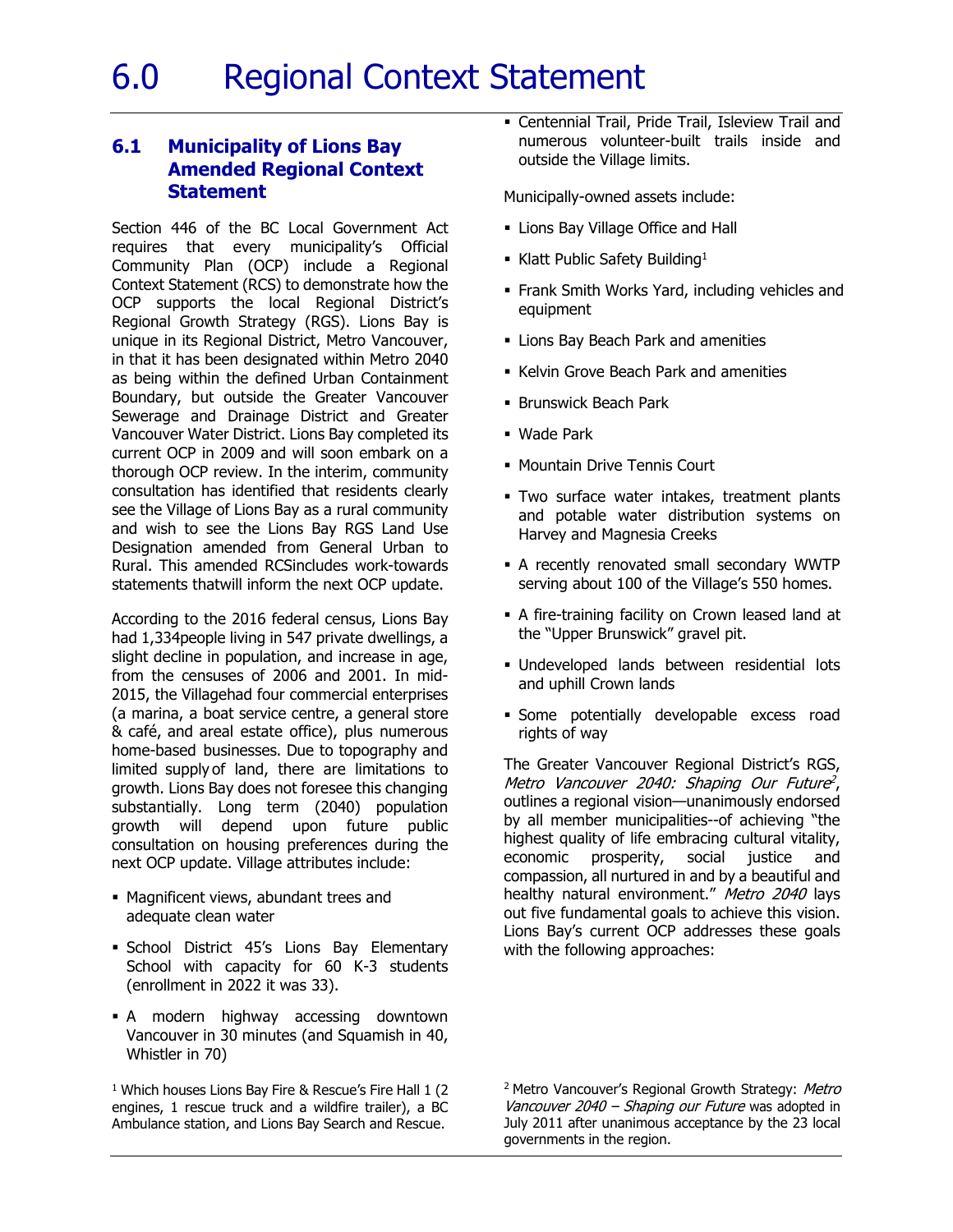| <b>GOAL 1: Create a Compact Urban Area.</b><br>Metro Vancouver's growth is concentrated in<br>compact communities with access to a range<br>housing<br>choices,<br>and<br>close<br>of<br>to<br>amenities<br>employment,<br>and<br>services.<br>Compact transit- oriented development<br>patterns help reduce<br>greenhouse gas<br>emissions and pollution, and support both<br>the efficient use of land and an efficient<br>transportation network. | The intent of this goal is to focus urban<br>development within the "Urban Containment<br>Boundary" in "Urban Centres" and "Frequent<br>Transit Development Areas," with access to a range<br>of housing choices close to employment, amenities<br>and services.<br>The change in Lions Bay's designation from<br>"General Urban" to "Rural" in Metro 2040, aligns with<br>Lions Bay having no Urban Centres or Frequent<br>Transit Development Areas. Lions Bay issurrounded<br>by Electoral Area A, and is separated from its<br>nearest Metro neighbour municipality, West<br>Vancouver, by 12 km of highway. With its small size<br>(2.53 sq.km) Lions Bay's impact on regional growth<br>is low, and it is unlikely to draw significant urban<br>development.<br>To produce a more complete community, Lions<br>Bay has formalized secondary suites in line with<br>Policy 4.3(a).<br>The next OCP will consider if development options<br>described in 4.3(b) to provide alternative housing<br>for a broader array of the community's existing and<br>demographic<br>future<br>and<br>socio-economic<br>compositionare consistent with residents' vision for<br>the future of the Village. |
|------------------------------------------------------------------------------------------------------------------------------------------------------------------------------------------------------------------------------------------------------------------------------------------------------------------------------------------------------------------------------------------------------------------------------------------------------|---------------------------------------------------------------------------------------------------------------------------------------------------------------------------------------------------------------------------------------------------------------------------------------------------------------------------------------------------------------------------------------------------------------------------------------------------------------------------------------------------------------------------------------------------------------------------------------------------------------------------------------------------------------------------------------------------------------------------------------------------------------------------------------------------------------------------------------------------------------------------------------------------------------------------------------------------------------------------------------------------------------------------------------------------------------------------------------------------------------------------------------------------------------------------------------------------|
| <b>STRATEGY</b><br>1.1:<br>Contain<br>urban<br>development within the Urban Containment<br>Boundary                                                                                                                                                                                                                                                                                                                                                  | Having declared a climate emergency earlier this<br>year, Lions Bay supports one of the regional plan's<br>most fundamental elements, namely ensuring that<br>growth is concentrated within the Urban<br>Containment Boundary.<br>While Lions Bay will review the adequacy of its<br>housing stock within the existing Village boundary<br>there is very limited undeveloped land within the<br>boundary for new development (RCS Map 1: Lions<br>Bay Regional Land use Designations).                                                                                                                                                                                                                                                                                                                                                                                                                                                                                                                                                                                                                                                                                                            |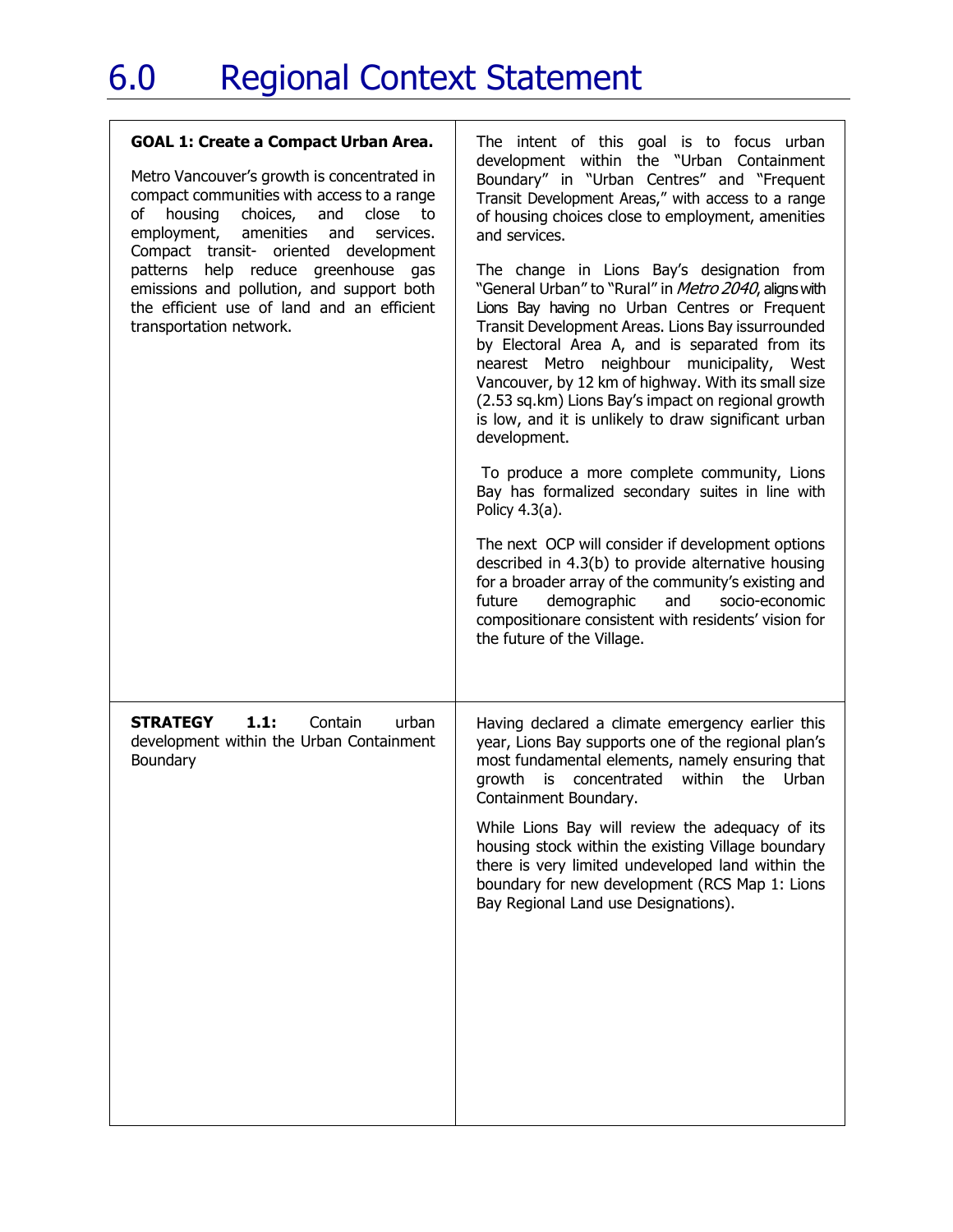| <b>STRATEGY 1.2:</b> Focus growth in Urban<br>Centres and Frequent Transit Development<br>Areas                                                                                                                                                                                                                                                                                                                                                                                                                                                                                                 | Most RGS policies are not applicable in Lions Bay,<br>which has no Urban Centres and no Frequent<br>Transit Development Areas. However, the existing<br>OCP does encourage secondary suites and<br>exploration with the community of modest<br>increases in residential density (policy 4.3 a, b).                                                                                                                                                                                                                                                                                                                                                                                                                                                                                                                                                                                                                                                                                                                                                                                                                                                                                                                                                                                                                                                                                                                                                                                                                                                                    |
|-------------------------------------------------------------------------------------------------------------------------------------------------------------------------------------------------------------------------------------------------------------------------------------------------------------------------------------------------------------------------------------------------------------------------------------------------------------------------------------------------------------------------------------------------------------------------------------------------|-----------------------------------------------------------------------------------------------------------------------------------------------------------------------------------------------------------------------------------------------------------------------------------------------------------------------------------------------------------------------------------------------------------------------------------------------------------------------------------------------------------------------------------------------------------------------------------------------------------------------------------------------------------------------------------------------------------------------------------------------------------------------------------------------------------------------------------------------------------------------------------------------------------------------------------------------------------------------------------------------------------------------------------------------------------------------------------------------------------------------------------------------------------------------------------------------------------------------------------------------------------------------------------------------------------------------------------------------------------------------------------------------------------------------------------------------------------------------------------------------------------------------------------------------------------------------|
| <b>STRATEGY 1.3 Protect Rural areas from</b><br>urban development                                                                                                                                                                                                                                                                                                                                                                                                                                                                                                                               | By providing for a Rural Land Use Designation, Lions<br>Bay will be in a strong position to ensure any future<br>development is at a level consistent with its own<br>vision of its unique rural character.                                                                                                                                                                                                                                                                                                                                                                                                                                                                                                                                                                                                                                                                                                                                                                                                                                                                                                                                                                                                                                                                                                                                                                                                                                                                                                                                                           |
| <b>GOAL 2: Support a Sustainable</b><br>Economy.<br>The land base and transportation systems<br>required to nurture a healthy business sector<br>are protected and supported. This includes<br>supporting regional employment<br>and<br>economic growth. Industrial and agricultural<br>land is protected and commerce flourishes in<br>Urban Centres throughout the region<br><b>STRATEGY 2.1 Promote land development</b><br>patterns that support a diverse regional<br>economy and employment close to where<br>people live<br><b>STRATEGY 2.2</b> Protect the supply of<br>industrial land | Lions Bay's location, small population and limited<br>infrastructure constrain its ability to contribute to<br>the larger regional economy. Lions Bay has no<br>industrial or agricultural lands. However, many<br>people in Lions Bay work from home (160<br>according to the 2016 census) and there is a policy<br>in the current OCP (4.3d) that encourages home-<br>based businesses.<br>Nonetheless, recognizing that residential is the<br>lowest property tax rate classification, the next OCP<br>update may seek to encourage opportunities for<br>business and commercial development in suitable<br>spaces.<br>This is an area in which we cannot influence the<br>region in a significant manner, however, Lions Bay<br>enjoys a robust network of home-based businesses<br>that provide employment, services, products and<br>activities for residents close to home. Further, as a<br>result of the pandemic, more residents now work<br>from home. Council will continue to support this<br>trend in the interests of reducing commuter traffic<br>in the region, enhancing the quality of life for<br>residents, especially working parents, and to<br>encourage the influx of young families, a positive<br>result of the pandemic.<br>The Village has become a destination as well as a<br>stopping point for travelers along the Sea to Sky<br>Highway, whether to visit the local café or our<br>beaches or to hike local trails. In this way, we<br>contribute to the vital tourism industry in the region<br>which we will continue to support. |
| <b>STRATEGY 2.3</b> Protect the supply of<br>agricultural land and promote agricultural<br>viability with<br>emphasis<br>food<br>an<br>on<br>production                                                                                                                                                                                                                                                                                                                                                                                                                                         | The agricultural land in the region is of vital<br>importance to all of us. As such, we strongly support<br>the efforts of Metro to preserve land designated for<br>agriculture.                                                                                                                                                                                                                                                                                                                                                                                                                                                                                                                                                                                                                                                                                                                                                                                                                                                                                                                                                                                                                                                                                                                                                                                                                                                                                                                                                                                      |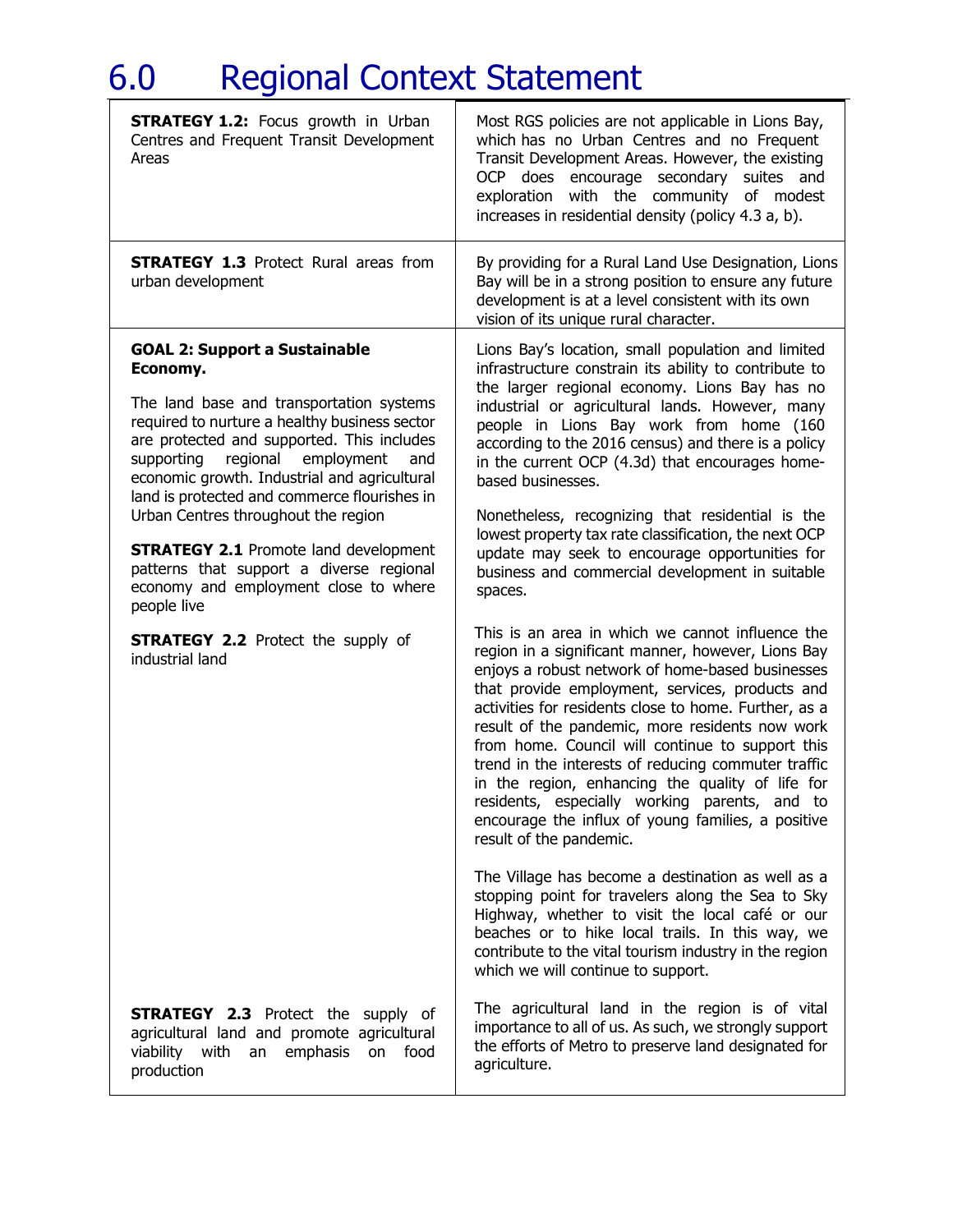#### **GOAL 3: Protect the Environment and Respond to Climate Change Impacts.**

Metro Vancouver's vital ecosystems continue to provide the essentials of life  $-$  clean air, water and food. A connected network of habitats is maintained for a wide variety of wildlife and plant species. Protected natural areas provide residents and visitors with diverse recreational opportunities.Strategies also help Metro Vancouver and member municipalities meet their greenhouse gas emission targets, and prepare for, and mitigate risks from, climate change and natural hazards.

**STRATEGY 3.1 Protect Conservation and** Recreation lands

**STRATEGY 3.2** Protect and enhance natural features and their connectivity

**STRATEGY 3.3** Encourage land use and transportation infrastructure that reduce energy consumption and greenhouse gas emissions, and improve air quality

Regional strategies to achieve this goal focus on protecting Conservation and Recreation lands, which includes enhancing natural features and their connectivity. The intent is also to encourage land use and transportation patterns that reduce energy consumption and greenhouse gas emissions and enable municipalities to mitigate and adapt to climate change and withstand risk of natural hazards. We are proud to have played a supporting role in the creation of Canada's 19<sup>th</sup> UNESCO Biosphere, the Átl'ka7tsem Howe Sound Biosphere Region

As identified on RCS Map 1, there are no regionallydesignated Conservation and Recreation areas within Lions Bay, but Lions Bay is surrounded by regionally-designated 'Conservation and Recreation' lands and supports the principles behind the designation, including a buffer for urban growth as stated in OCP Policy 4.2.

Policies 4.2 (a) and (b) of the current OCP encourage conservation and stewardship of the watershed areas both inside and outside the village boundaries. Beyond its boundaries, Lions Bay's three watersheds with provincial water licenses on Magnesia, Alberta and Harvey Creeks are designated Conservation and Recreation in Metro 2040. Harvey and Magnesia creeks have wide riparian areas designated as Conservation/Watershed Protection on the 2008 OCP Land Use Map. None of these streams are salmon-bearing, and all three were channelized in the 1980s with large debris catchment basins built on Harvey and Magnesia. The next OCP update may further address how these streams will be protected and Lions Bay intends to create a Source Water Protection Plan.

Since Lions Bay is not supplied with natural gas, home heating is a combination of propane or oil furnace, electric baseboard and wood. While both propane and oil produce GHGs, and it is accepted propane is a better choice of the two so oil furnace replacement campaigns will be undertaken as resources allow with a focus on electrical heat pumps as the preferred option. For many, use of wood burning appliances remains the most viable option, but can create air quality issues, so Learn to Burn and woodstove upgrade programs will continue to be promoted.

Through protection policies and implementation tools in the "Trees, Views and Landscapes Bylaw," Lions Bay will address the management of its significant tree resources.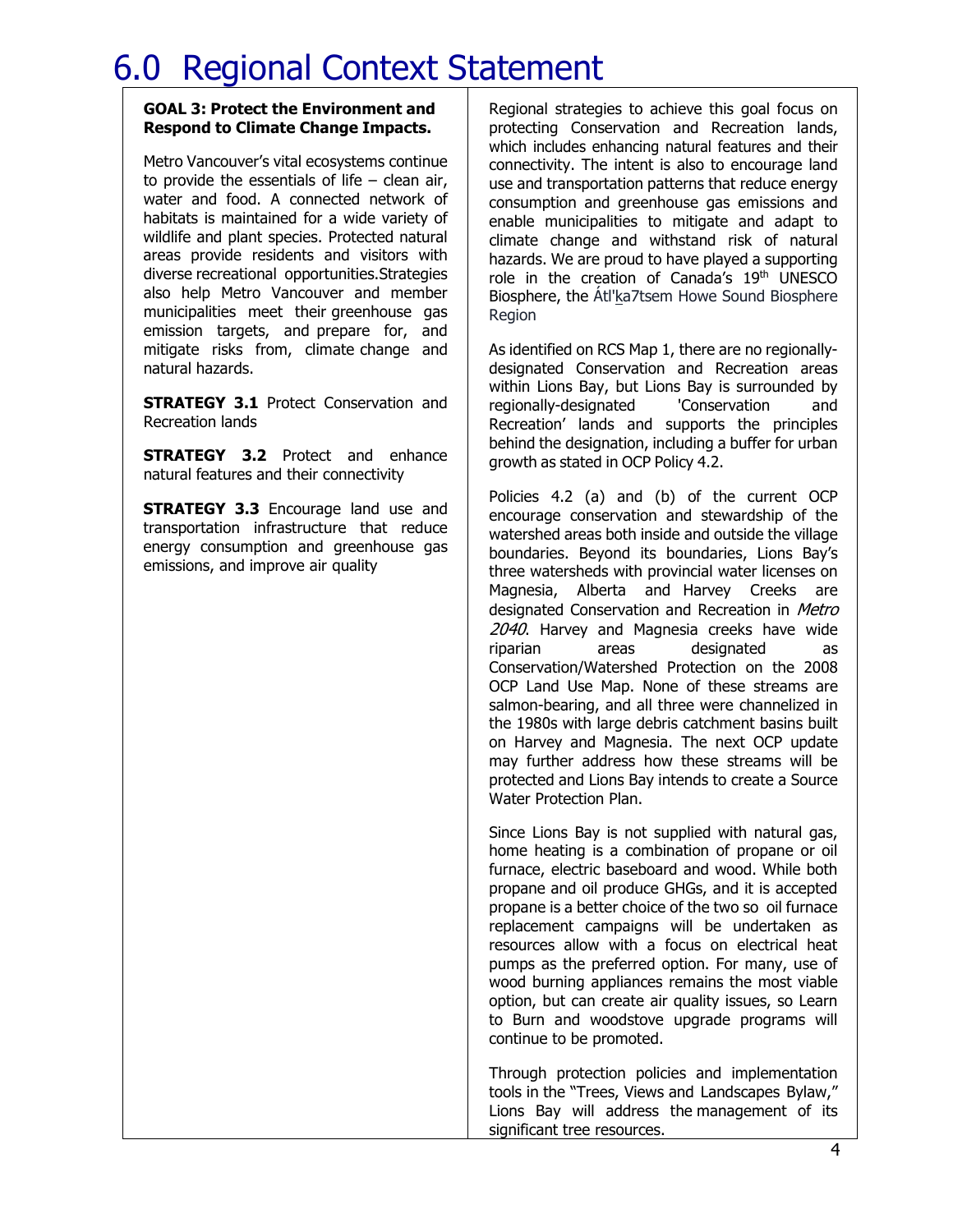|                                                                                                                                                                         | Policy 4.7i states a continued focus on reduction,<br>re-use and recycling of solid waste, aimed at<br>addressing GHGs from solid waste, focusing on<br>increasing waste diversion through recycling and<br>organics pickup, now a mandatory part of Metro<br>Vancouver solid waste bylaw. Lions Bay takes pride<br>in the fact that in 2019 it was the lowest per capita<br>producer of garbage in Metro. |
|-------------------------------------------------------------------------------------------------------------------------------------------------------------------------|------------------------------------------------------------------------------------------------------------------------------------------------------------------------------------------------------------------------------------------------------------------------------------------------------------------------------------------------------------------------------------------------------------|
|                                                                                                                                                                         | Climate change impacts have not yet been<br>quantified, but Lions Bay is aware of the risks of<br>sea-level rise, more intense flooding, erosion,<br>subsidence, mudslides, and fire.                                                                                                                                                                                                                      |
|                                                                                                                                                                         | The Municipality will continue to work towards<br>policies that address the management of riparian<br>and inter-tidal areas, ravines, steep slopes, and<br>other hazard areas.                                                                                                                                                                                                                             |
|                                                                                                                                                                         | The OCP addresses GHG reduction targets, policies<br>and actions in section 9 and thenext OCP update<br>will also consider additional GHG reduction targets<br>and actions. These will include both vehicular and<br>non- vehicular sources.                                                                                                                                                               |
| <b>STRATEGY 3.4 Encourage land use and</b><br>transportation infrastructure that improve<br>the ability to withstand climate change<br>impacts and natural hazard risks | Policies 4.2a and b of the current OCP encourage<br>conservation and stewardship of the watershed<br>areas both inside and outside the village<br>boundaries.                                                                                                                                                                                                                                              |
|                                                                                                                                                                         | Policy 4.2d states the municipality should create a<br>plan for Wildfire Interface protection and a new<br>Community Wildfire Protection Plan will be finalized<br>in 2022.                                                                                                                                                                                                                                |
|                                                                                                                                                                         | Through policy changes in the OCP update, it is<br>expected that Lions Bay will encourage modest<br>intensification of its existing residential areas and<br>avoid development of areas associated<br>with<br>landslide and wildfire risk. Update(s) will also<br>address flood control and oceanside setback<br>requirements to address risks ofsea-level rise.                                           |
|                                                                                                                                                                         | As stated in policy 4.2n, Lions Bay will continue to<br>protect the riparian areas of its creeks and the<br>creeks themselves as channels for potential debris<br>flows. As funding permits, Lions Bay will continue<br>to consider improvements to road drainage to<br>address potential increases in storm-water runoff<br>resulting from higher rainfall intensities associated<br>with climate change. |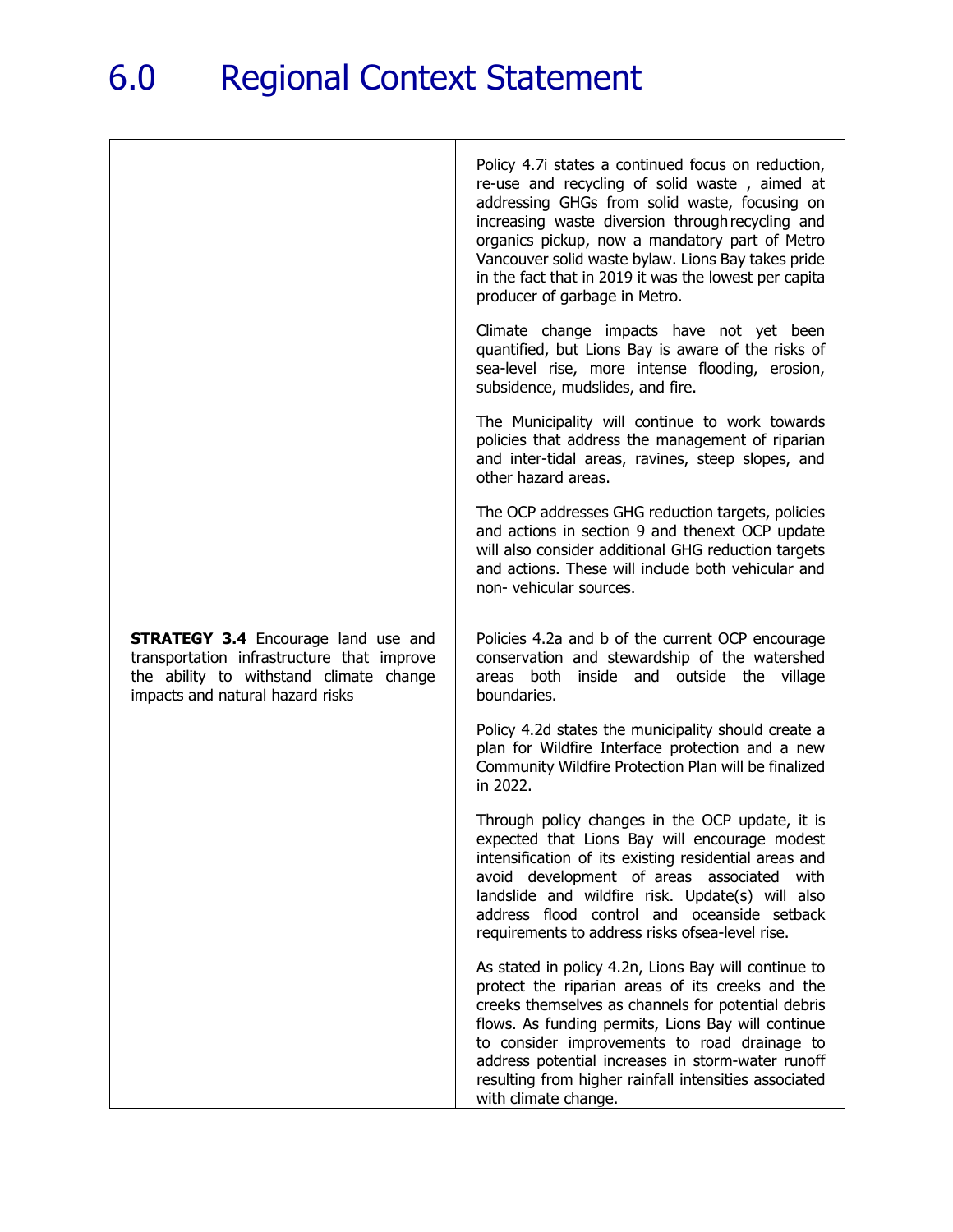#### **GOAL 4: Develop Complete Communities.**

Metro Vancouver is a region of communities with a diverse range of housing choices suitable for residents at any stage of their lives. The distribution of employment and access to services and amenities builds complete communities throughout the region. Complete communities are designed to support walking, cycling and transit, and to foster healthy lifestyles.

**STRATEGY 4.1** Provide diverse and affordable housing choices

**STRATEGY 4.2** Develop healthy and complete communities with access to a range of services and amenities

Metro 2040 identifies a need for complete communities, with a balance of jobs, housing opportunities, and services.

Lions Bay is largely residential, and most residents access employment and services outside the Village. As of January 2022, Municipal records indicate the housing stock consists of 528 single family homes with 58 registered secondary suites (not all of which are necessarily rented at any given time) and another 23 in varying stages of the approval process; there are 26 strata titled townhomes.

Policies 4.3a and 4.3b of the current OCP speak to providing for secondary suites and exploring limited opportunities for development to increase housing options.

A draft land use strategy that explored a varietyof additional housing forms and locations within Village boundaries was not well received by residents, and a rethink of this strategy will be consideredas part of the next OCP update.

Lions Bay's next OCP update may further explore development ideas and areas as described in Policy 4.3b, consider redevelopment of the Public Works yard, and possible long term use of the Upper Brunswick, Crystal Falls and Brunswick Hill (the "gravel pit") for municipal services. The next OCP may further consider Policy 4.3a, which provides for secondary suites.

Policy 4.4of the OCP provides for strengthening the community through a number of policies and actions including enhancing school viability,. the provision of other social, recreational, and cultural activities and facilities desirable for a more complete community.

The next OCP update will set out a vision for Lions Bay by exploring options to:

- Define and foster community values
- Grow the tax base,and accommodate a wider cross-section of the population.
- Promote active lifestyles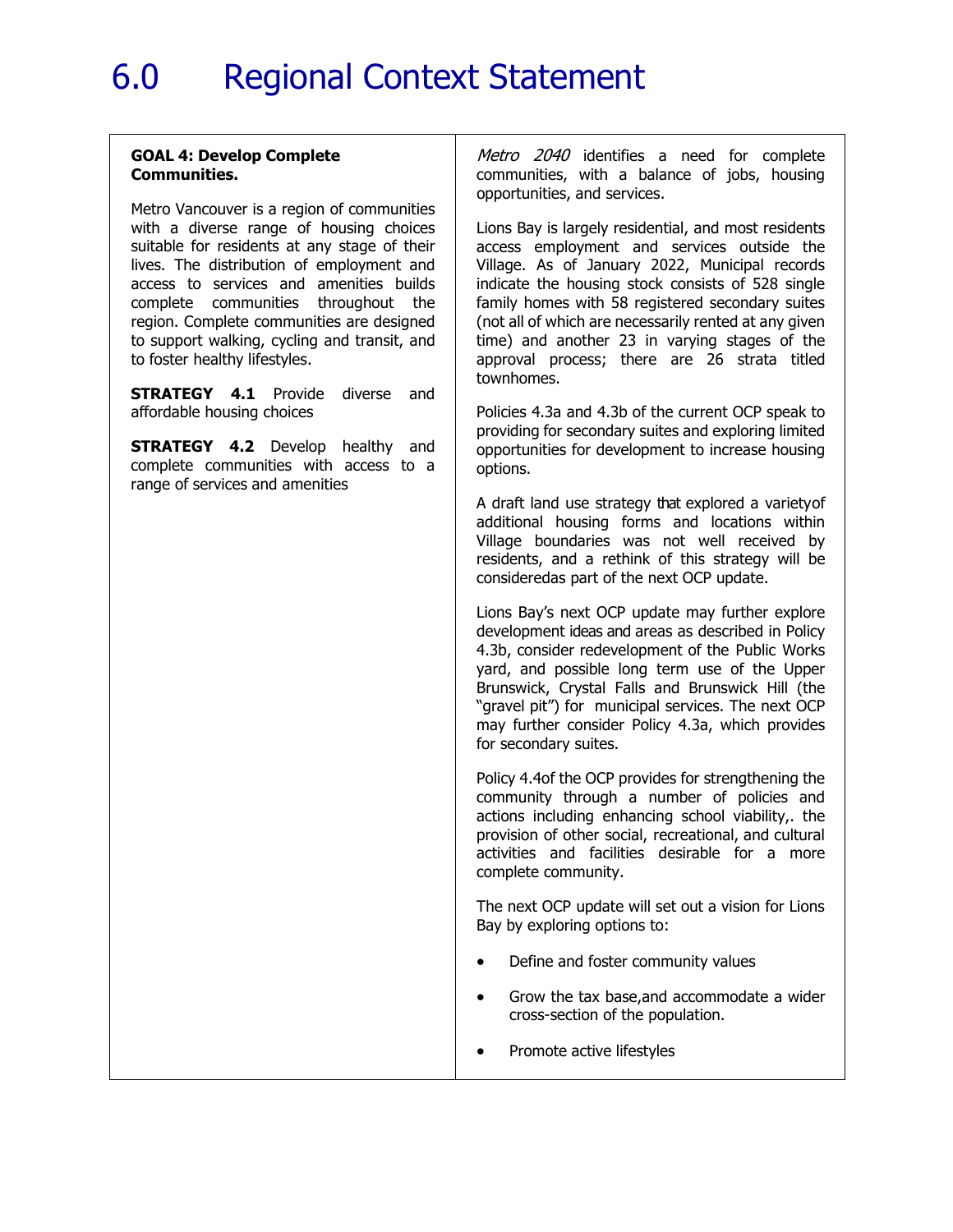• Become financially sustainable.

Clarify land use and rezoning policy for housing options

#### **GOAL 5: Support Sustainable Transportation Choices.**

Metro Vancouver's compact, transitoriented urban form supports a range of sustainable transportation choices. This pattern of development expands the opportunities for transit, multiple- occupancy vehicles, cycling and walking, encourages active lifestyles, and reduces energy use, greenhouse gas emissions, household expenditure on transportation, and improves air quality. The region's road, transit, rail and waterway networks play a vital role in serving and shaping regional development, providing linkages among the region's communities and providing vital goods movement networks.

Metro 2040 promotes land use and transportation planning that enables alternative choices to the private automobile, such as transit, cycling and walking, while ensuring the efficient movement of people and goods throughout the region. Due to Lions Bay's location, most residents depend on private vehicles, but the municipality has worked and will continue to work with TransLink to enhance transit service to the Village and improve transit infrastructure and alternative mobility options

Section 4.6 of the current OCP includes policies that recognize the role, jurisdiction and access to the Sea to Sky Highway 99 (4.6a), encourage multimodal transportation solutions in the corridor (4.6b), greater transportation choice including car pooling, park & ride, shuttle buses (4.6c) and further development of linked pathways (4.6e) and hiking trails (4.6f).

The next OCP update will consider policies related to goods movement.

The next OCP update will consider policies related to electric vehicle charging stations and actions to reinforce our anti-idling bylaw.

CN's rail line that runs through the Village provides an important corridor for goods movement and may provide a future opportunity for a passenger rail service with a station at Lions Bay.

**STRATEGY 5.1 Coordinate land use and** transportation to encourage transit, multipleoccupancy vehicles, cycling and walking

**STRATEGY 5.2** Coordinate land use and transportation to support the safe and efficient movement of vehicles for passengers, goods and services

Policy 4.6 e and f, commits to enhancing the in-Village trail network.

OCP Policy 4.6a-d provide actions for maximizing mobility choices. We will continue to build on successful discussions enhancing bus service provided by TransLink.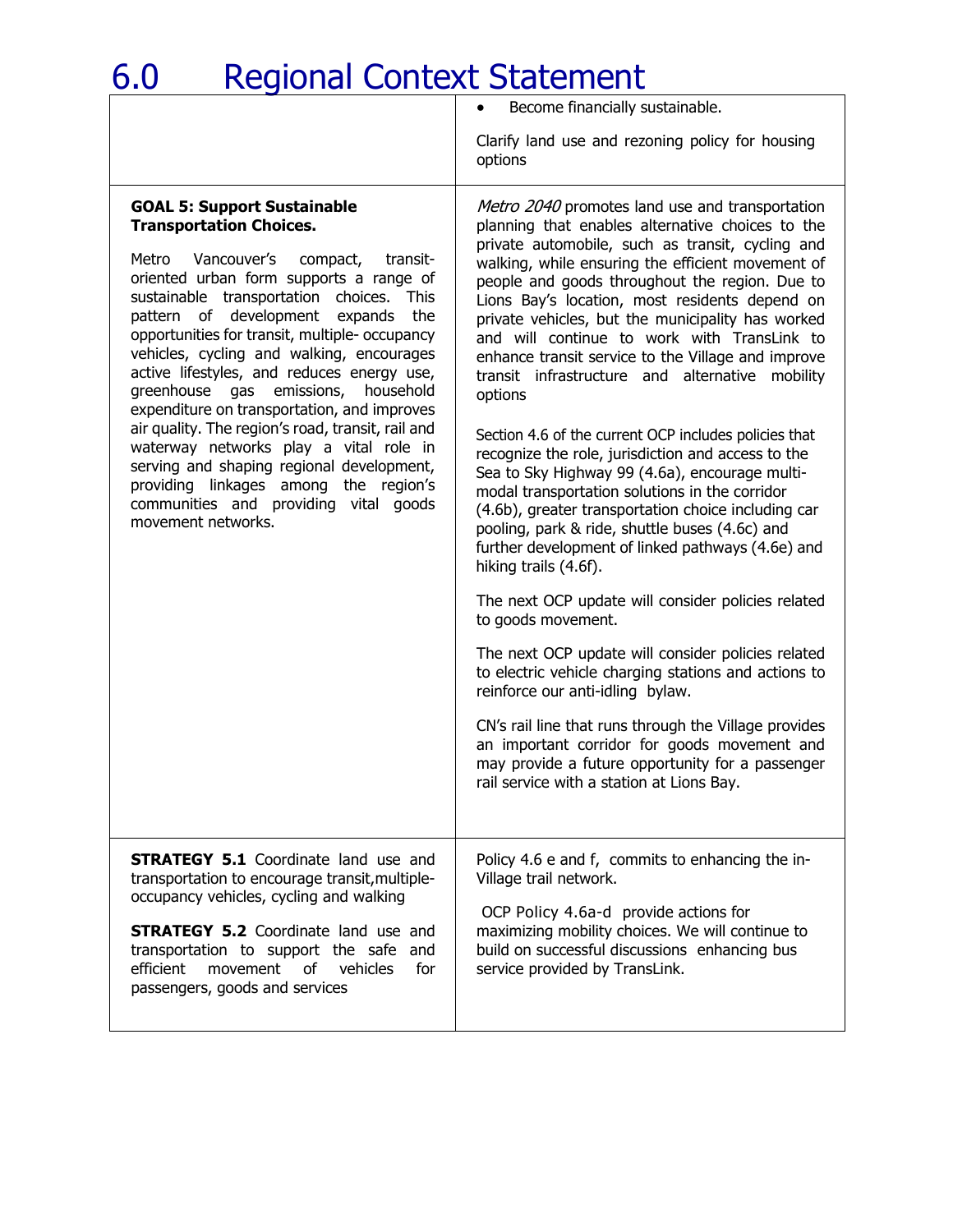Map 1: Lions Bay Regional Land Use Designations and Goods Movement Network

RCS Map 1 is coloured light green to denote Rural for all lands within the boundaries of Lions Bay



RCS Map 1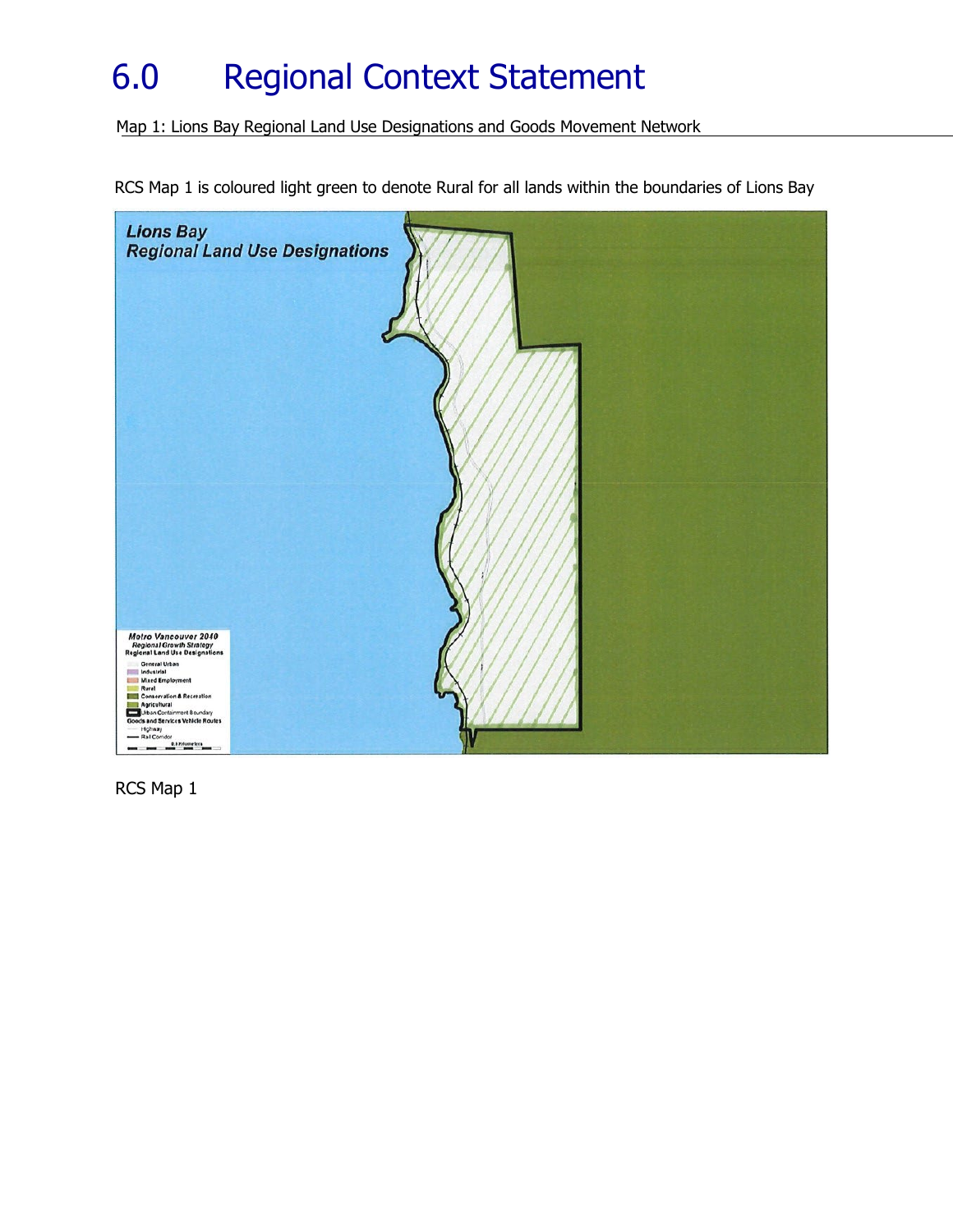

THE MUNICIPALITY OF THE VILLAGE OF LIONS BAY

# **CERTIFIED COUNCIL RESOLUTION**

April 4, 2022

From the minutes of a Regular Council Meeting of the Village of Lions Bay Council, held on March 1, 2022, in the Village of Lions Bay Council Chambers, 400 Centre Road, Lions Bay, BC:

### Agenda Item 12A Moved/Seconded

- (1) THAT the Request for Decision Report titled "Village of Lions Bay Official Community Plan Designation Bylaw No. 408, 2008, Amendment Bylaw No. 612, 2022 - Receipt of Public Hearing Report and Consideration of Third Reading", issued for the March 1, 2022, Regular Council Meeting, be received;
- (2) THAT Village of Lions Bay Official Community Plan Designation Bylaw No. 408, 2008, Amendment Bylaw No. 612, 2022, as at second reading and following Public Hearing be amended as follows:
	- (a) THAT Schedule A be limited to the Regional Context Statement, as amended, and that pages from other parts of the Official Community Plan be deleted from Schedule A;
	- (b) THAT the second paragraph on the  $5<sup>th</sup>$  page of Schedule A be amended by striking the phrase "impacts are hard to quantify" and substituting the phrase "impacts have not yet been quantified";
	- (c) THAT the third paragraph on the  $5<sup>th</sup>$  page of Schedule A be amended by striking the phrase "The next OCP update will" and substituting the phrase "The Municipality will continue to";
	- (d) THAT the first paragraph on the  $4<sup>th</sup>$  page of Schedule A be amended by adding the following: "We are proud to have played a supporting role in the creation of Canada's 19<sup>th</sup> UNESCO Biosphere, the Átl'ka7tsem Howe Sound Biosphere Region";
	- (e) THAT the fourth paragraph on the  $6<sup>th</sup>$  page of Schedule A be amended by striking the phrase "A draft land use strategy that explored a varietyof additional housing forms and locations within Village boundaries was not well received by residents" and substituting the phrase "The Draft 2014 Land Use Master Plan explored a variety of additional housing forms and locations within Village boundaries but was not well received by many residents";